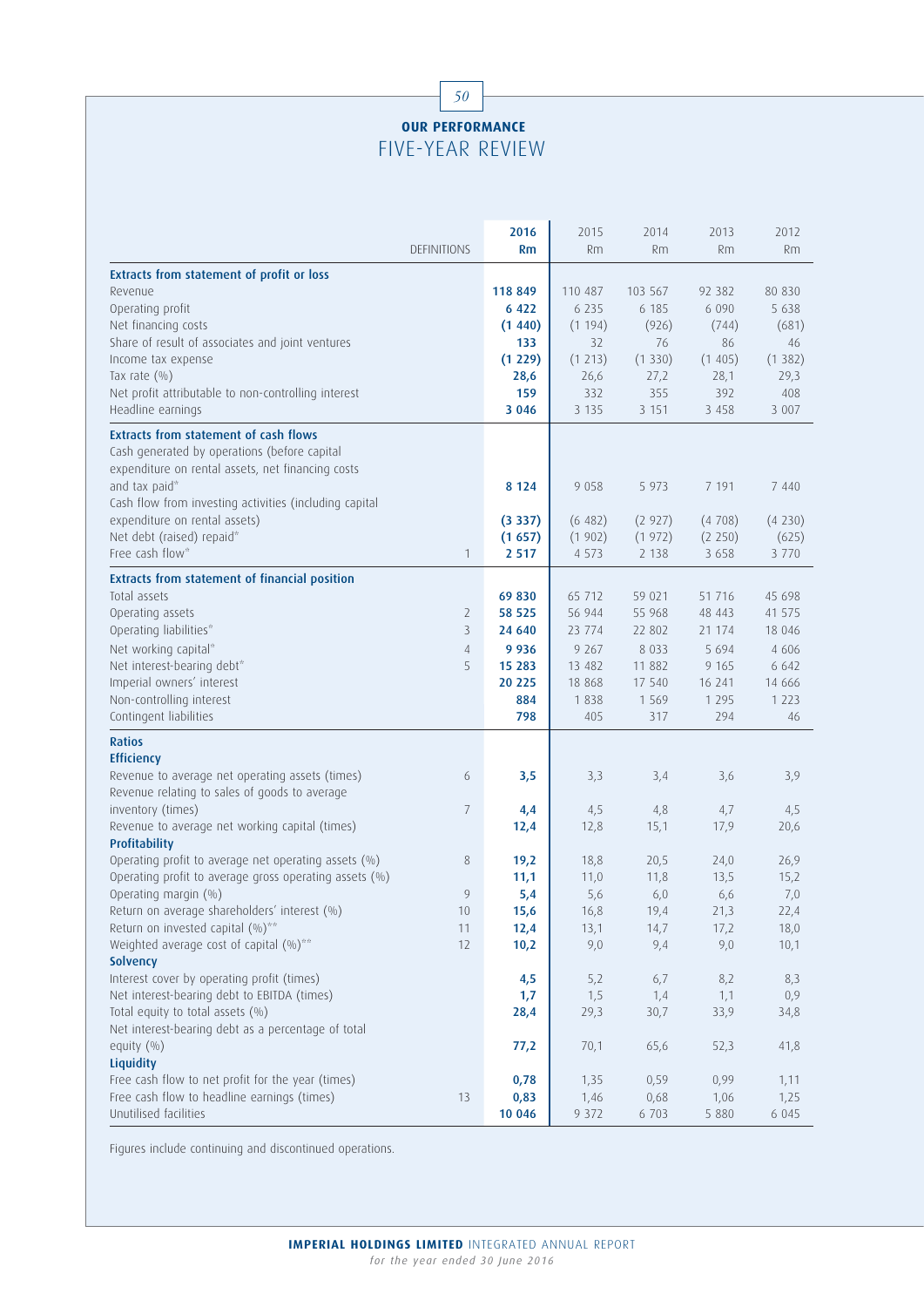## **OUR PERFORMANCE** > FIVE-YEAR REVIEW

|                                                                               | 2016    | 2015            | 2014            | 2013            | 2012          |
|-------------------------------------------------------------------------------|---------|-----------------|-----------------|-----------------|---------------|
| <b>DEFINITIONS</b>                                                            | Rm      | Rm              | Rm              | Rm              | Rm            |
| Investing in the future                                                       |         |                 |                 |                 |               |
| Cost of new acquisitions                                                      | 352     | 1 0 7 6         | 911             | 776             | 2 2 4 1       |
| Expansion capital expenditure                                                 | 1902    | 2 5 1 5         | 1957            | 1 682           | 1 1 2 5       |
| Net replacement capital expenditure                                           | 2 2 3 6 | 2 0 0 4         | 1 642           | 1 3 9 5         | 1 4 6 7       |
| Capital commitments                                                           | 1 3 0 9 | 2 2 8 9         | 2 2 8 5         | 935             | 1 1 1 2       |
| <b>Statistics</b>                                                             |         |                 |                 |                 |               |
| Total new and used vehicles and motorcycles sold                              | 209 432 | 211 412         | 208 740         | 206 462         | 198 131       |
| Number of transport fleet vehicles (owned)                                    | 7 2 3 8 | 7 1 3 3         | 5 676           | 6 4 3 1         | 6 3 1 2       |
| Number of vehicles for hire (car rental only)                                 | 13 903  | 14 9 17         | 15 3 5 6        | 17 602          | 16 599        |
| Number of employees                                                           | 51 256  | 51 361          | 51 671          | 51 007          | 47 699        |
| Employee costs                                                                | 16 981  | 15 647          | 14 576          | 12 8 24         | 10 703        |
| Wealth created per employee                                                   | 507     | 475             | 444             | 412             | 380           |
| Total taxes and levies paid<br>14                                             | 1825    | 1 4 9 6         | 1748            | 1 4 3 8         | 1 572         |
| Share performance                                                             |         |                 |                 |                 |               |
| Basic headline earnings per share (cents)                                     | 1579    | 1 624           | 1 625           | 1 8 0 5         | 1 5 6 6       |
| Basic core earnings per share (cents)                                         | 1747    | 1 7 5 4         | 1815            | 1872            | 1 623         |
| Dividends per share (cents)                                                   | 795     | 795             | 820             | 820             | 680           |
| Earnings yield (%)<br>15                                                      |         |                 |                 | 8,6             |               |
|                                                                               | 10,6    | 8,8             | 8,1             |                 | 9,1           |
| Price earnings ratio (times)<br>16<br>Net asset value per share (cents)<br>17 | 9,5     | 11,4<br>9 6 9 6 | 12,3<br>9 0 3 7 | 11,6<br>8 3 2 4 | 11,0<br>7 479 |
| Market prices (cents)                                                         | 10 287  |                 |                 |                 |               |
| - Closing                                                                     | 14 948  | 18 550          | 20 000          | 20 968          | 17 200        |
| - High                                                                        | 18 600  | 20 634          | 22 290          | 22 600          | 17 729        |
| - Low                                                                         | 9 9 9 9 | 16 418          | 16 080          | 17 150          | 9 4 2 0       |
| Total market capitalisation at closing prices<br>18                           | 31 118  | 37 616          | 41 563          | 43 788          | 36 093        |
| Value of shares traded                                                        | 37 985  | 34 159          | 43 446          | 51 766          | 30 099        |
| Value traded as a percentage of average capitalisation (%)                    | 111     | 86              | 102             | 130             | 98            |
|                                                                               |         |                 |                 |                 |               |
| <b>Exchange rates used</b>                                                    |         |                 |                 |                 |               |
| Rand to euro                                                                  |         |                 |                 |                 |               |
| - average                                                                     | 16, 10  | 13,73           | 14,07           | 11,43           | 10,38         |
| - closing<br>Rand to US dollar                                                | 16,31   | 13,55           | 14,51           | 13,04           | 10,39         |
|                                                                               |         |                 |                 |                 |               |
| - average<br>- closing                                                        | 14,51   | 11,44           | 10,38           | 8,84            | 7,75<br>8,20  |
| Rand to British pound                                                         | 14,70   | 12,15           | 10,62           | 10,01           |               |
|                                                                               |         |                 |                 |                 |               |
| - average                                                                     | 21,47   | 18,02           | 16,87           | 13,85           | 12,27         |
| - closing                                                                     | 19,58   | 19,11           | 18,11           | 15,22           | 12,87         |
| Rand to Nigerian naira                                                        |         |                 |                 |                 |               |
| - average                                                                     | 0,07    | 0,06            | 0,06            |                 |               |
| - closing                                                                     | 0,07    | 0,06            | 0,06            |                 |               |
| Rand to Botswana pula                                                         |         |                 |                 |                 |               |
| - average                                                                     | 1,34    | 1,20            | 1,17            | 1,09            | 1,05          |
| - closing                                                                     | 1,35    | 1,23            | 1,21            | 1,16            | 1,07          |
| Rand to Australian dollar                                                     |         |                 |                 |                 |               |
| - average                                                                     | 10,56   | 9,54            | 9,52            | 9,06            | 7,99          |
| - closing                                                                     | 10,95   | 9,40            | 9,96            | 9,01            | 8,40          |

Figures include continuing and discontinued operations.

\* 2015 restated to reclassify interest-bearing supplier liabilities as accounts payable of R607 million.

\*\* Calculated on the new basis. See definitions on next page.

**IMPERIAL HOLDINGS LIMITED** INTEGRATED ANNUAL REPORT *for the year ended 30 June 2016*